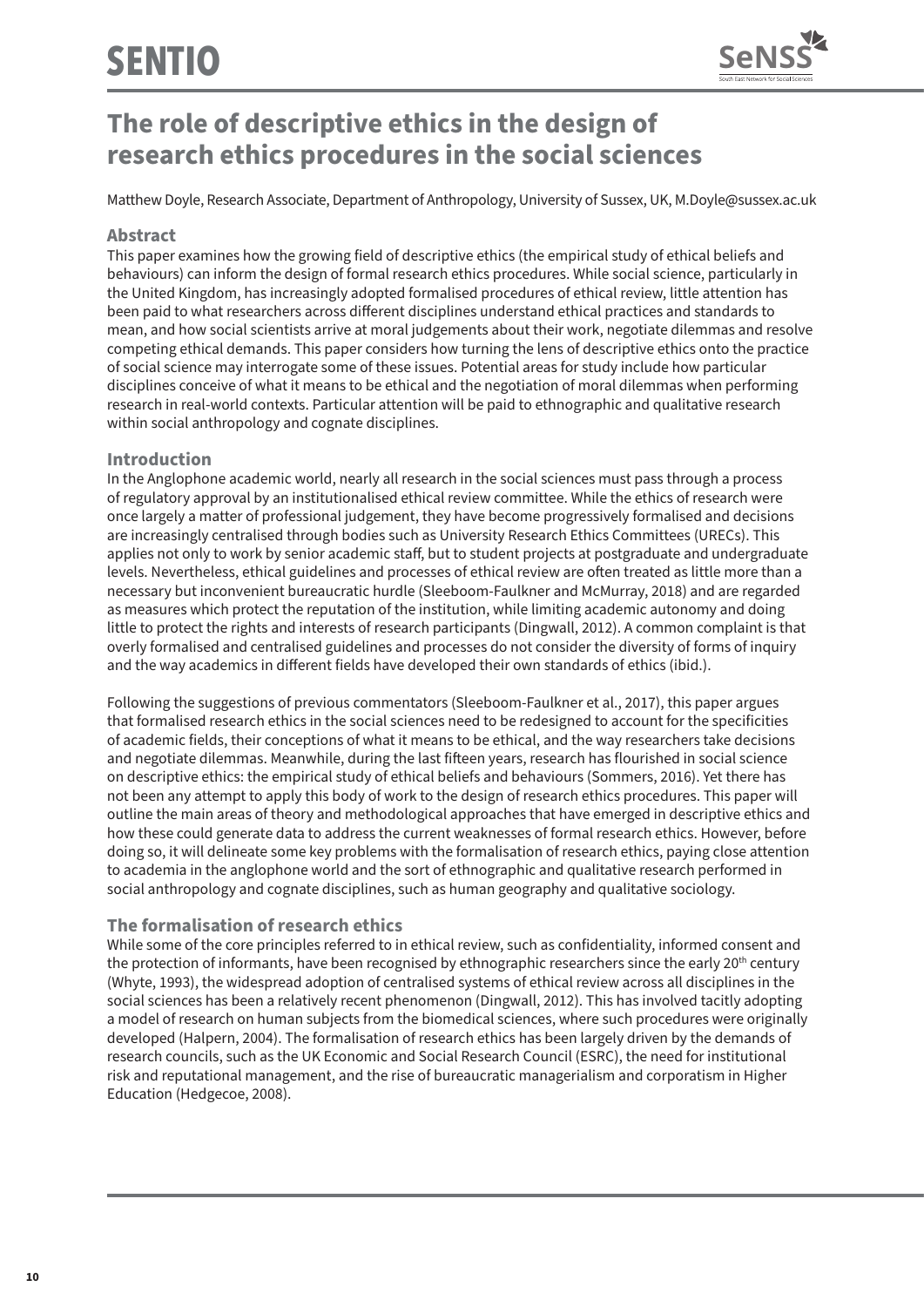While anthropologists, sociologists and social geographers, whose work relies on qualitative and ethnographic studies, have their own professional guidelines and internal debates on the ethics of research, they have had little influence over the development of this process (Sleeboom-Faulkner et al., 2017). They have engaged in nuanced discussions regarding the obligations of researchers to their informants, sensitivity to cultural norms and values, and the ethical nature and value of research on human participants (Miller, 2016). Nevertheless, neither the explicitly stated or implicit ethical standards of many of these fields are reflected in formal processes of informed consent, research design and institutional permissions.

Moreover, neither do such formal processes adequately consider the contexts in which researchers make ethical judgements in the course of qualitative and ethnographic investigation. Anyone who has carried out long-term fieldwork will recognise that consent is a process of continual negotiation, which involves a reflexive understanding of the developing relationship between the researcher and participants (Thorne, 1980). Ethnography is a largely unplanned and open-ended process which involves an implicit appreciation of responsibilities towards research participants during and after the initial study. Fieldworkers will often not only explain their research in detail to those they work with but will involve them in the design of questions and methodologies. It is typical to encounter unexpected ethical dilemmas which involve competing loyalties to participants and professional and legal standards, or between the moral principles of the fieldworker's own culture and the group or society they are studying. The notion of cultural relativism in social anthropology refers not only to the cultivation of tolerance and respect for the perspectives and values of the group the ethnographer studies, but the imperative that research must be carried out in accordance with these values and ways of life, to be genuinely ethical and to avoid causing harm (Herskovits, 1958).

The standard research model implicit in formalised ethical review is a procedural study which focuses on contractual rights and obligations of informed consent (Halpern, 2004). Consequently, researchers in many areas of the social sciences find themselves involved in time-consuming bureaucratic procedures which have little to do with the complex realities of their research. While the attitude of many social scientists in fields such as anthropology is that ethical review is an irrelevant annoyance (Sleeboom-Faulkner and McMurray, 2018), some are concerned that among early career researchers, it can produce misplaced confidence and cultivated ignorance in regard to the real ethical issues to be encountered (ibid.). Therefore, rather than making the practice of research more ethical, the rise of formalised institutional ethical review may limit the ability of researchers to effectively negotiate the complex moral situations they face in the real world.

## **The study of ethics**

The last fifteen years have seen the widespread emergence of research within the social sciences on descriptive ethics (Sommers, 2016). This is an interdisciplinary field which attempts to understand the nature of human moral reasoning, processes of learning, reflection and conflict, and the interaction between social structure and ethics. This includes work in 'experimental philosophy' and research in the cognitive sciences that investigates processes of moral reasoning and the proximate psychological mechanisms responsible for them (Appiah, 2009), alongside studies in anthropology that examine the social basis of human ethical life (Laidlaw, 2014).

What is widely referred to as the 'ethical turn' in anthropology has focused on investigating the social processes through which morality is reproduced, assimilated and negotiated. Some figures within this subfield (Mattingly and Throop, 2018) have suggested that ethics are constituted by the social practices which form part of a cultural tradition. This is made up of a community of teachers and learners, in which persons occupy both roles at different points in their life cycle. As individuals are taught to perform practices and grow in skill, they also understand the internal goods and values of social practices, which can only be apprehended through participation in them. An analogy could be made to learning a game such as chess, in which there exist external goods or rewards, such as praise or money, and the internal goods that come with developing greater skill at and understanding of the game itself. In this way, it is possible to learn the often implicit and embodied skills and knowledge through which someone can be a virtuous person and exercise moral judgement within the cultural tradition of their community. This view highlights the value of the ethnographic method for studying ethics, as it is only through observation and participation in social practices that it is possible to comprehend the complex web of understandings which shape the form and content of moral thought and belief.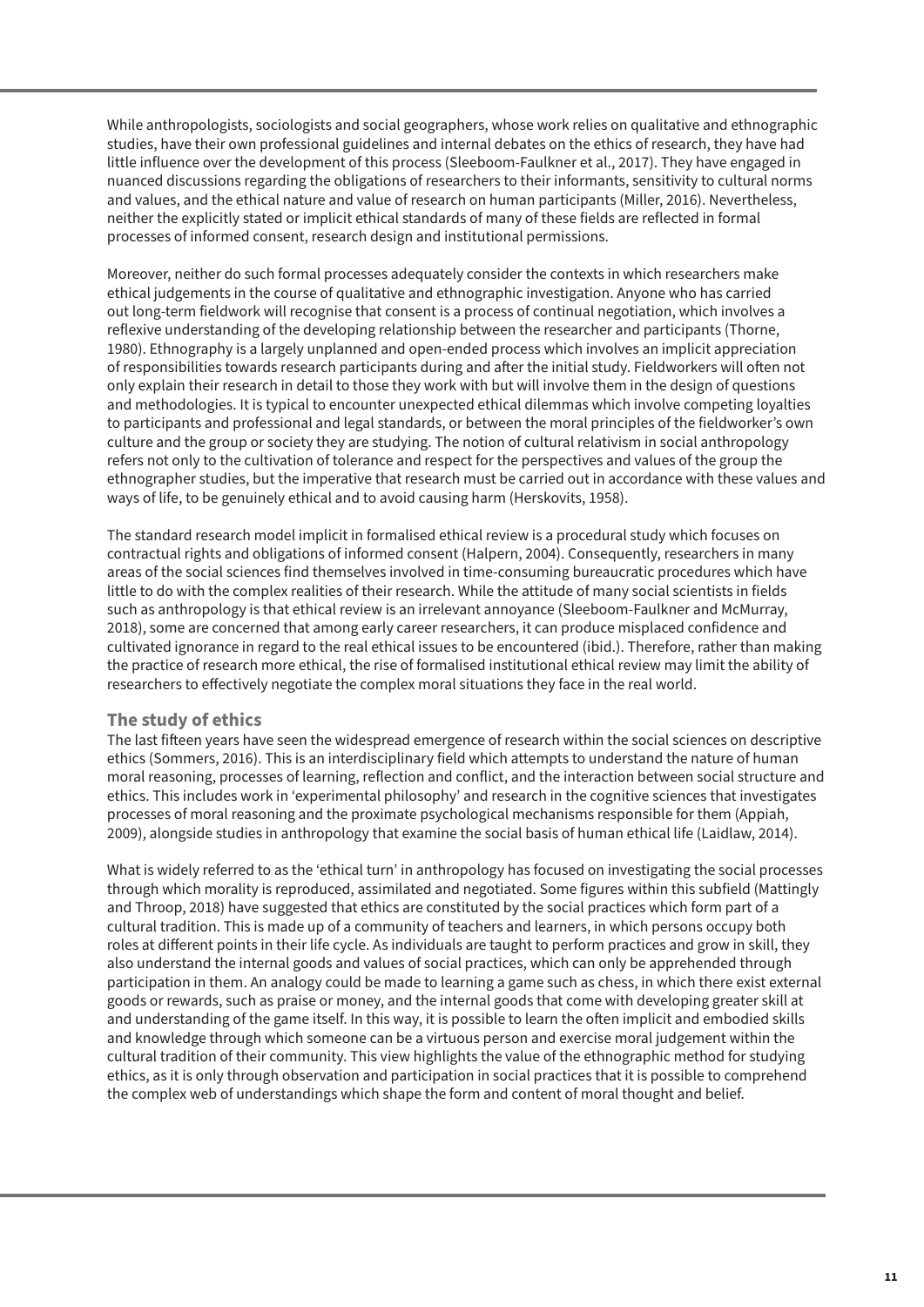Work in psychology and neuroscience on moral reasoning overlaps substantially with the field of experimental moral philosophy, which tests whether philosophical conceptual claims about moral judgement and the intuitive self-evidence of ethical propositions are reflected in the thoughts and beliefs of ordinary people (Sommers, 2016). This has explored how the ways individuals respond to moral dilemmas reveal the cognitive processes which underly ethical judgement and decision-making (Greene et al., 2001) and the divergence between explicit normative standards and theories and people's actual behaviour (Knobe, 2006). These studies use experimental tests and measures to investigate the processes involved in moral cognition and the biological mechanisms which underly them, illustrating how moral judgements are often the result of automatic mental processes, shaped by the particular culture an individual belongs to and influenced by environmental cues (Graham et al., 2013). Through doing so, they highlight the limitations imposed on objective ethical judgement by the partial and culturally and situationally determined nature of moral thought.

## **Studying the ethics of research**

This paper has argued that formal research ethics procedures fail to account for the specificities of research in many social science fields, particularly the sort of qualitative work performed in social anthropology and cognate disciplines. Moreover, such procedures have not incorporated the ethical standards of academic fields which are relevant to judging the correct course of action in particular contexts, such as ethnographic observation or qualitative interviewing. While this paper can only offer a schematic outline of how the insights and methodological tools provided by work in descriptive ethics can be applied to the design of formal research ethics procedures, this section delineates two potential avenues for collaboration. The first of these concerns the task of providing an explicit systematisation of the ethics of an academic discipline. Doing so would mean that applications for ethical clearance would be based on a relevant and nuanced understanding of the nature of research within a field and the responsibilities of the investigator to participants. The second relates to understanding the contexts in which researchers make decisions and the factors which constrain and influence their judgements. This could be applied to the design of procedures which permit researchers to effectively navigate the ethical dilemmas they encounter, particularly during ethnographic investigation.

If what is ethical for a community is constituted by the internal goods of practices which can only be comprehended through participation in them, the same is true for academic disciplines which practise particular forms of research. Much of what is considered ethical by scholars within a field, including the value of research as an activity, results from various unspoken assumptions and expectations into which they are socialised concerning the goals of the discipline, the role of the researcher and their obligations. The gulf between formalised research ethics procedures and the widely understood but implicit ethical standards shared by researchers explains the widespread attitude of frustration and dismissiveness towards ethical review (Dingwall, 2012). For example, anthropological research can be understood as a practice whose internal goods include the production of a type of knowledge which involves understanding the perspectives of other people (Astuti and Bloch, 2012). Implicit within this is the conception that research is a reflexive and dialogical process, negotiated through the development of shared understanding and application of the ethical standards of those studied. The biomedical research model, implicit in formal ethical review (Halpern, 2004), which treats participants as passive subjects, not only does not reflect the practical realities of other types of human research, but is antithetical to the tacit ethical standards of anthropology and cognate disciplines. When faced with the demand to elicit 'informed consent' from 'research subjects', ethnographers may instinctively recoil at the way such language reduces human beings to the inactive object of a scientised gaze.

To understand the ethical standards of a field, it is therefore not only necessary to attend to what researchers within it write or say, but to know how these are constituted by the internal goods of their research practices. One of the distinguishing features of the ethnographic method is to render explicit the unspoken beliefs and concepts through which individuals navigate their sociocultural environments, by undergoing and documenting what can be described as an apprenticeship, to become a culturally competent member of a social group (Astuti and Bloch, 2012). Carrying out ethnographic observation within a research discipline can therefore render explicit the previously unarticulated ethical standards shared by members of the field, so that these may be applied to the formulation of research ethics procedures which are meaningful to them. For example, in anthropology this could include replacing the use of standardised informed consent with protocols on how to establish shared trust and negotiate access to communities via their own principles and procedures.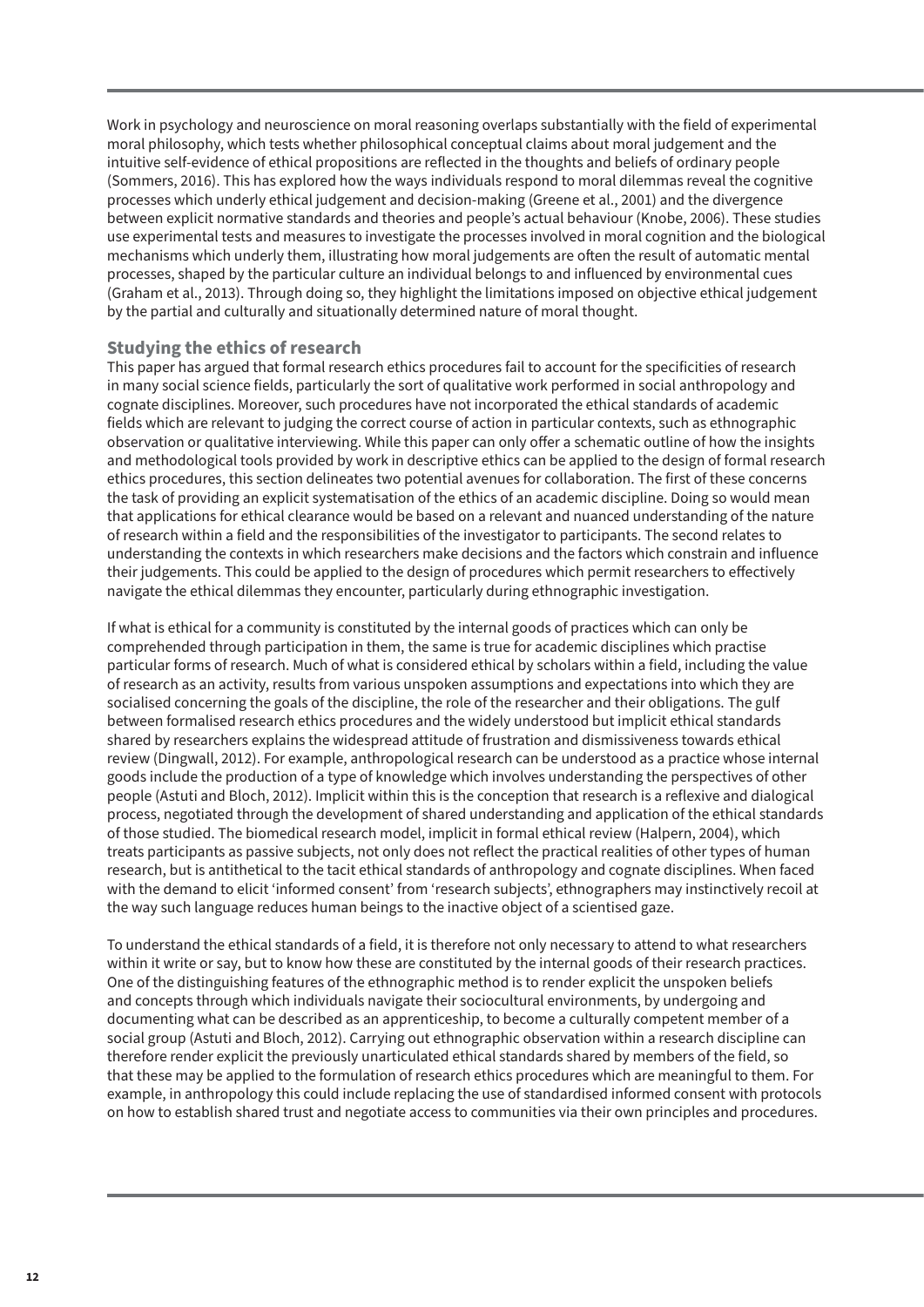If the objectivity of moral judgement is affected by the limitations of cognitive processes and the influence of situational and cultural factors, this is no less true of the judgements and decisions made by researchers. Outside of the sorts of studies carried out in psychology, in which detailed protocols are devised in advance of formal experiments, the reality of most research in the social sciences is that improvised ethical decisions must be made during the course of a study. For example, a researcher may have to make spontaneous decisions about whether to directly interfere in the life of a community or to conceal sensitive information about themselves. Work in descriptive ethics cannot determine what the solution is to such dilemmas, but it can provide insight into how to navigate them.

Experimental research which explores responses to moral dilemmas suggests that moral reasoning is often an automatic and intuitive cognitive process which can lead to errors in judgement. Moral judgements, like other forms of social cognition (Kahneman and Taversky, 2003), are often made through simple heuristics which provide quick and automatic evaluations (Sunstein, 2003). While this is often useful, it can lead to absurd decisions. For example, people may be motivated to devote tremendous resources on saving the life of one individual, while being relatively indifferent to the suffering of many others, given the way our moral heuristics make some cases more salient (ibid.). Research has identified the factors which produce automatic moral reasoning processes, as opposed to more conscious forms of deliberation, including emotionally 'triggering' factors, time pressure and cognitive overload (Greene et al., 2001). Meanwhile, processes of enculturation can shape the form of intuitive moral judgements, leading to a breakdown in mutual understanding between individuals from different backgrounds (Haidt, 2012).

Existing data in this area and new research could be applied to understanding the limitations placed on researchers' abilities to make sound moral judgements during cognitively demanding and pressured situations, such as interviewing or ethnography. These data could be used to design training, which includes role playing of different scenarios, to help researchers negotiate ethically demanding situations which may occur in the course of their work and learn how their judgement may be negatively affected. For example, a researcher may become involved with an internal dispute among a community they are working in and be asked to choose a side. Researchers can identify in advance the factors which trigger automatic moral judgments and learn how to distance themselves from a situation to be able to make better decisions. Meanwhile, collecting data on the implicit moral attitudes of researchers can indicate the nature of cultural bias within different fields, meaning that practitioners of the discipline are more likely to make certain types of intuitive moral judgement (Haidt, 2012). This would allow researchers to better identify what is partial in their moral attitudes, permitting them to appreciate the ethical perspectives of research participants.

## **Conclusion**

While taking a critical view of the way formalised ethics procedures have been implemented, this paper does not suggest they be abandoned in favour of a return to professional judgement on the part of individuals and their peers. However, formalised procedures should be informed by evidence and the application of empirical studies. The examples given in the preceding section are meant only to provide a schematic outline of some of the potential avenues for applying empirical research on ethics to the ethics of research. However, even these examples suggest the need for substantial changes to the design of research ethics procedures.

For example, replacing the highly general guidance and ethical review procedures on research practices and informed consent with protocols that incorporate the specific ethical standards of different fields would require delegating decision-making and oversight from university-wide ethics committees, such as URECs, to specialised subcommittees at the departmental level. Meanwhile, implementing specialised training to address the sorts of real-world ethical decisions researchers are faced with would require formally recognising that much research with human participants involves *ad hoc* practical and moral judgements. Whether there exists the realistic possibility that such changes could be effected, given the role of formalised research ethics in the maintenance of bureaucratic control over academic work and institutional reputational management (Dingwall, 2012), is beyond the remit of this brief contribution. What it suggests is the need for further work in this area and a sustained project of collaboration between researchers across different fields.